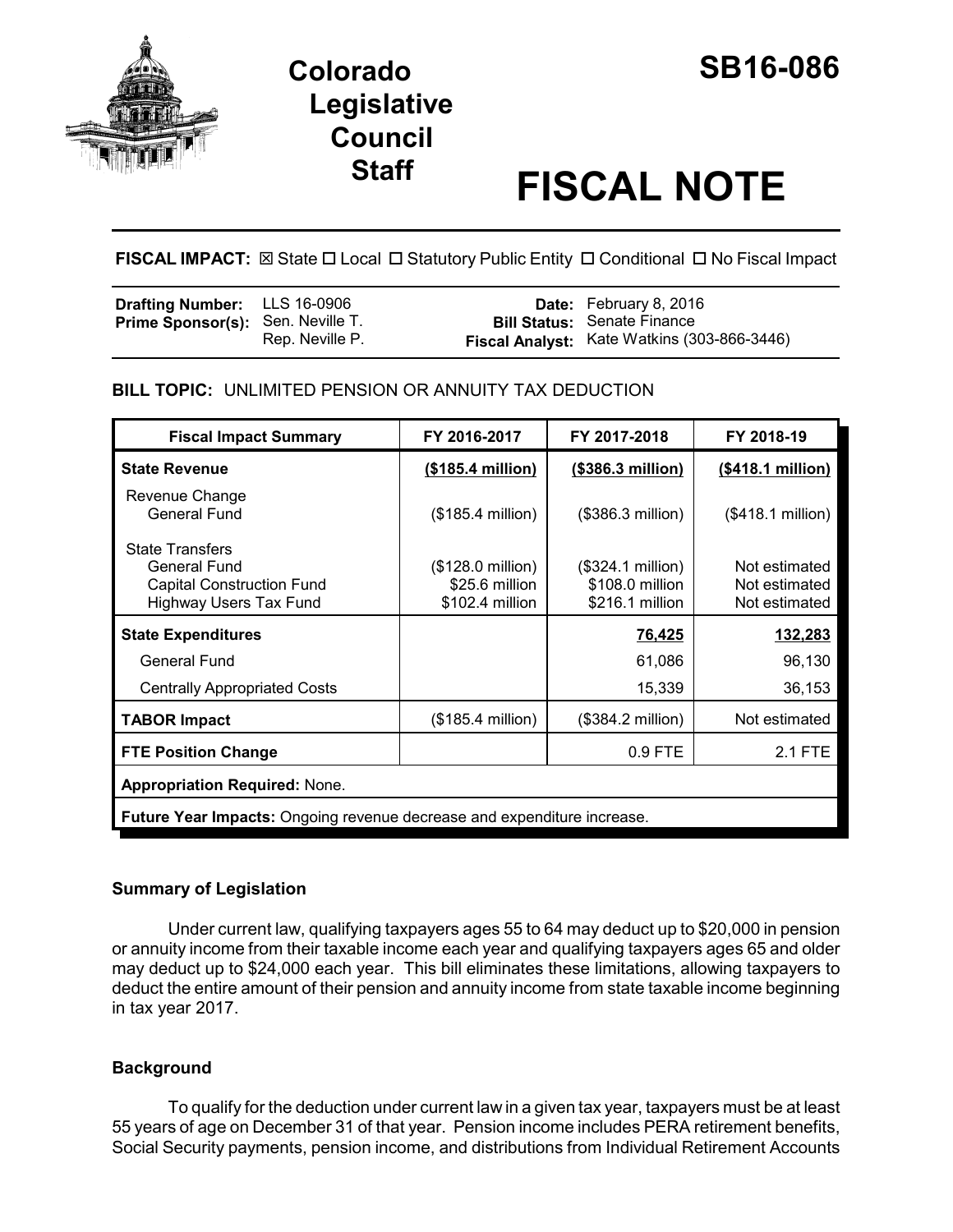(IRAs) and tax-deferred savings plans. Persons receiving a survivor benefit, regardless of age, also qualify for the deduction. As of tax year 2014, 426,302 Colorado taxpayers claimed the deduction under current law. The average deduction amount for these taxpayers was \$20,859, which translates to an average taxpayer savings of \$966.

#### **State Revenue**

This bill is estimated to **reduce General Fund revenue by \$185.4 million in FY 2016-17 (half-year impact), \$386.3 million in FY 2017-18, and \$418.1 million in FY 2018-19.** In future fiscal years, the revenue impact is expected to grow with the population of those ages 55 and older and with growth in retirement income.

*Data and assumptions.* Revenue estimates are based on taxpayer data from the Colorado Department of Revenue statistics of income. The revenue impact of the deduction under current law and under this bill in tax year 2017 and beyond were estimated as follows:

- The actual number of taxpayers claiming the deduction was grown by the Colorado state Demographer's population forecast for those ages 55 and older.
- The average deduction claimed under current law and estimated average deduction under this bill was grown by the compound average annual growth rate in the average deduction for the four years prior to the 2007-09 recession.
- Average deduction amounts were then multiplied by the projected number of taxpayers claiming the deduction.

Finally, the projected total revenue impact under current law was subtracted from the total revenue estimate under this bill to arrive at a revenue impact estimate. Table 1 compares the projected taxpayer and state revenue impacts under current law and under this bill for tax years 2017, 2018, and 2019.

| Table 1. Comparison of Taxpayer and State Revenue Impacts Under Current Law and SB16-086                                                                              |                                                     |                                                      |                                                     |
|-----------------------------------------------------------------------------------------------------------------------------------------------------------------------|-----------------------------------------------------|------------------------------------------------------|-----------------------------------------------------|
| Tax Year                                                                                                                                                              | 2017                                                | 2018                                                 | 2019                                                |
| <b>Current Law</b><br>Average Deduction<br>Average Taxpayer Savings*<br>Number of Taxpayers Claiming Deduction<br>State General Fund Revenue Impact                   | \$22,004<br>\$1,019<br>471,061<br>(\$479.9 million) | \$22,803<br>\$1,037<br>485,048<br>$($503.1$ million) | \$23,213<br>\$1,056<br>498,488<br>(\$526.3 million) |
| <b>SB 16-086</b><br><b>Average Deduction</b><br>Average Taxpayer Savings*<br>Number of Taxpayers Claiming Deduction<br>State General Fund Revenue Impact              | \$40,427<br>\$1,872<br>471,061<br>(\$881.7 million) | \$41,739<br>\$1,933<br>485.048<br>(\$937.4 million)  | \$43,094<br>\$1,995<br>498,488<br>(\$994.6 million) |
| Increase/(Decrease) from Current Law<br>Average Deduction<br>Average Taxpayer Savings*<br>Number of Taxpayers Claiming Deduction<br>State General Fund Revenue Impact | \$18,423<br>\$853<br>O<br>(\$401.8 million)         | \$19,339<br>\$895<br>O<br>(\$434.3 million)          | \$20,291<br>\$939<br>$($468.3$ million)             |

*\* Calculated as the average deduction multiplied by the state income tax rate of 4.63 percent.*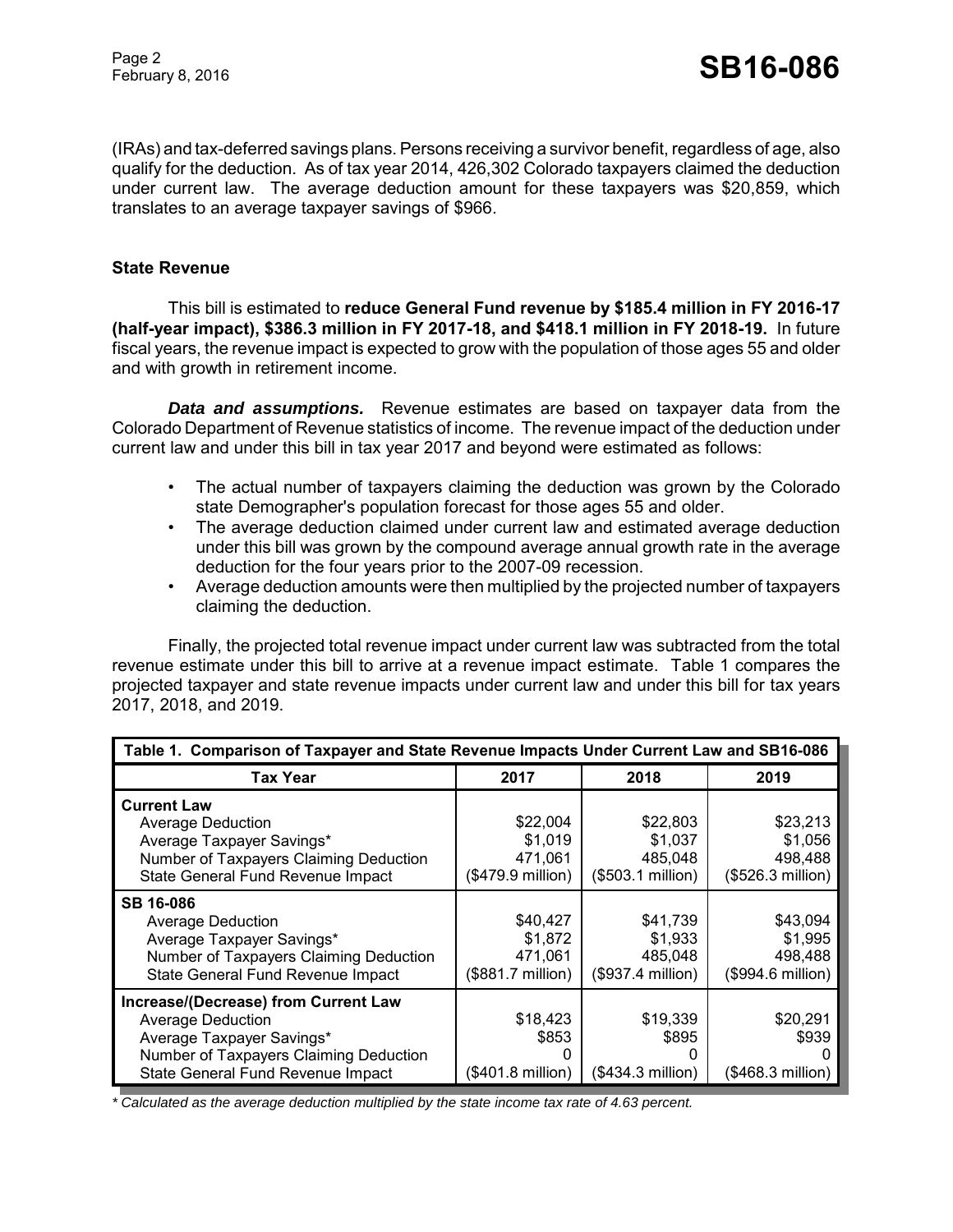# **TABOR Impact**

This bill reduces state revenue to the General Fund, which will reduce the amount of money required to be refunded under TABOR. TABOR refunds are paid out of the General Fund. Table 2 shows the projected impact on the mechanisms used to refund the TABOR surplus in current law. Revenue is refunded in the year following the year in which it is collected. This bill is expected to reduce the TABOR surplus by \$185.4 million in FY 2016-17, reducing the amount of revenue refunded through the Six Tier Sales Tax Refund by an equal amount. This bill is expected to eliminate the TABOR surplus in FY 2017-18, and reduce revenue subject to TABOR by an additional \$2.1 million.

| Table 2. Impact of SB16-086 on Current Refund Mechanisms<br>(Millions of Dollars)                                                                        |                                                                     |                                                                            |  |  |
|----------------------------------------------------------------------------------------------------------------------------------------------------------|---------------------------------------------------------------------|----------------------------------------------------------------------------|--|--|
|                                                                                                                                                          | <b>FY 2016-17 Surplus</b><br>FY 2017-18 Refund<br>Tax Year 2017     | <b>FY 2017-18 Surplus</b><br>FY 2018-19 Refund<br>Tax Year 2018            |  |  |
| <b>Current Law</b><br>Revenue above the TABOR limit<br>Income Tax Rate Reduction<br>Sales Tax Refund                                                     | \$191.6 million<br>191.6 million                                    | \$384.2 million<br>232.9 million<br>151.3 million                          |  |  |
| <b>SB 16-086</b><br>Revenue above the TABOR limit<br>Income Tax Rate Reduction<br>Sales Tax Refund                                                       | 6.2 million<br>O<br>6.2 million                                     |                                                                            |  |  |
| <b>Change from Current Law</b><br>Revenue above the TABOR limit<br>Income Tax Rate Reduction<br>Sales Tax Refund<br><b>Total Change from Current Law</b> | $(185.4 \text{ million})$<br>$(185.4$ million)<br>(\$185.4 million) | (384.2 million)<br>(232.9 million)<br>(151.3 million)<br>(\$384.2 million) |  |  |

*Source: Legislative Council Staff December 2015 forecast.*

#### **State Transfers**

When the TABOR surplus is between 1.0 percent and 3.0 percent of General Fund revenue, the SB 09-228 transfers are halved; when the TABOR surplus exceeds 3.0 percent, the Senate Bill 09-228 transfers are suspended. This bill will reduce the TABOR surplus in FY 2016-17 and FY 2017-18 to below 1.0 percent of General Fund revenue. In FY 2016-17, this will increase the amount of money transferred to the Capital Construction Fund by \$25.6 million and the Highway Users Tax Fund by \$102.4 million. In FY 2017-18, this will increase the amount of money transferred to the Capital Construction Fund by \$108.1 million and the Highway Users Tax Fund by \$216.1 million.

### **State Expenditures**

This bill will **increase state General Fund expenditures by \$76,425 and 0.9 FTE in FY 2017-18, and by \$132,283 and 2.1 FTE beginning in FY 2018-19 for the Department of Revenue.** Costs include personal services, operating expenses, programming and form change costs, as summarized in Table 3.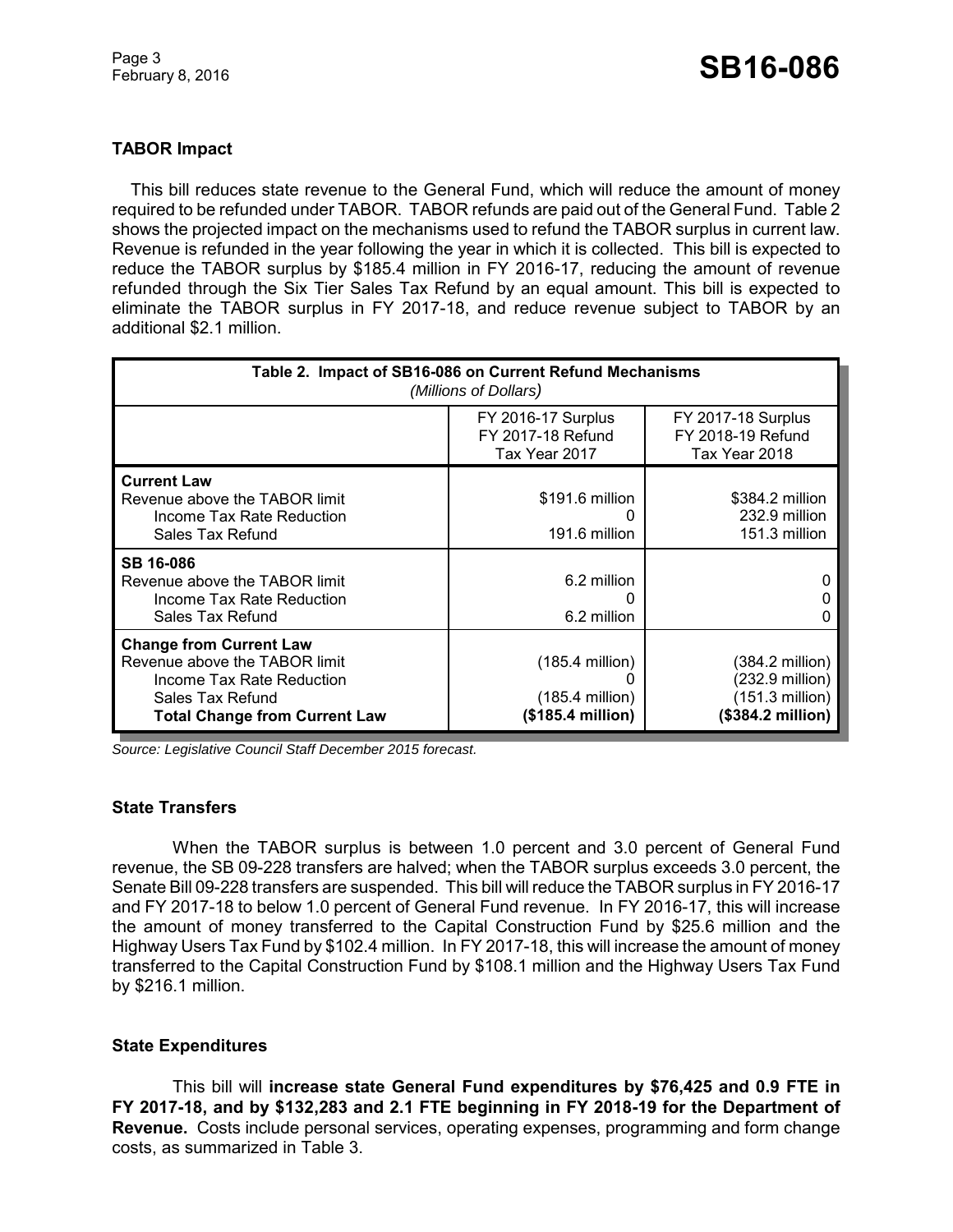| Table 3. Expenditures Under SB 16-086       |            |            |            |
|---------------------------------------------|------------|------------|------------|
| <b>Cost Components</b>                      | FY 2016-17 | FY 2017-18 | FY 2018-19 |
| <b>Personal Services</b>                    |            | \$38,328   | \$89,432   |
| FTE.                                        |            | 0.9        | 2.1        |
| Operating Expenses and Capital Outlay Costs |            | 5,558      | 6,698      |
| Programming and Form Change Costs           |            | 17,200     |            |
| Centrally Appropriated Costs*               |            | 15,339     | 36,153     |
| <b>TOTAL</b>                                |            | \$76,425   | \$132,283  |

*\* Centrally appropriated costs are not included in the bill's appropriation.*

*Department of Revenue.* This bill requires changes to the Department of Revenue's GenTax software system. Changes are programmed by a contractor at a rate of \$200 per hour. The changes in this bill are expected to increase General Fund expenditures by \$16,000, representing 80 hours of programming. All GenTax programming changes are tested by department staff. Testing for this bill will require the addition of 0.2 FTE in the department's Taxpayer Service Division in FY 2017-18. Additionally, this bill will require ongoing allocation of 2.1 FTE to answer taxpayer inquiries at the department's call center. This assumes that 5 percent of taxpayers claiming the deduction will require assistance. The allocation in FY 2017-18 is 0.7 FTE to account for the General Fund employee paydate shift. No additional verification or audit workload is expected because federal tax data can be used to verify the taxpayer income.

*Department of Personnel and Administration.* Scanning and imaging software will require modification to implement changes to the deduction. This will require \$1,200 for individual income tax form 104CR in FY 2017-18 reappropriated from the Department of Revenue to the document management line for the Department of Personnel and Administration.

*Centrally appropriated costs.* Pursuant to a Joint Budget Committee policy, certain costs associated with this bill are addressed through the annual budget process and centrally appropriated in the Long Bill or supplemental appropriations bills, rather than in this bill. The centrally appropriated costs subject to this policy are estimated in the fiscal note for informational purposes and summarized in Table 4.

| Table 4. Centrally Appropriated Costs Under SB16-086                    |            |            |            |
|-------------------------------------------------------------------------|------------|------------|------------|
| <b>Cost Components</b>                                                  | FY 2016-17 | FY 2017-18 | FY 2017-18 |
| Employee Insurance (Health, Life, Dental, and<br>Short-term Disability) |            | \$7,199    | \$16,799   |
| Supplemental Employee Retirement Payments                               |            | 3,280      | 8,014      |
| <b>Leased Space</b>                                                     |            | 4,860      | 11,340     |
| <b>TOTAL</b>                                                            |            | \$15,339   | \$36,153   |

### **Effective Date**

The bill takes effect August 10, 2016, if the General Assembly adjourns on May 11, 2016, as scheduled, and no referendum petition is filed.